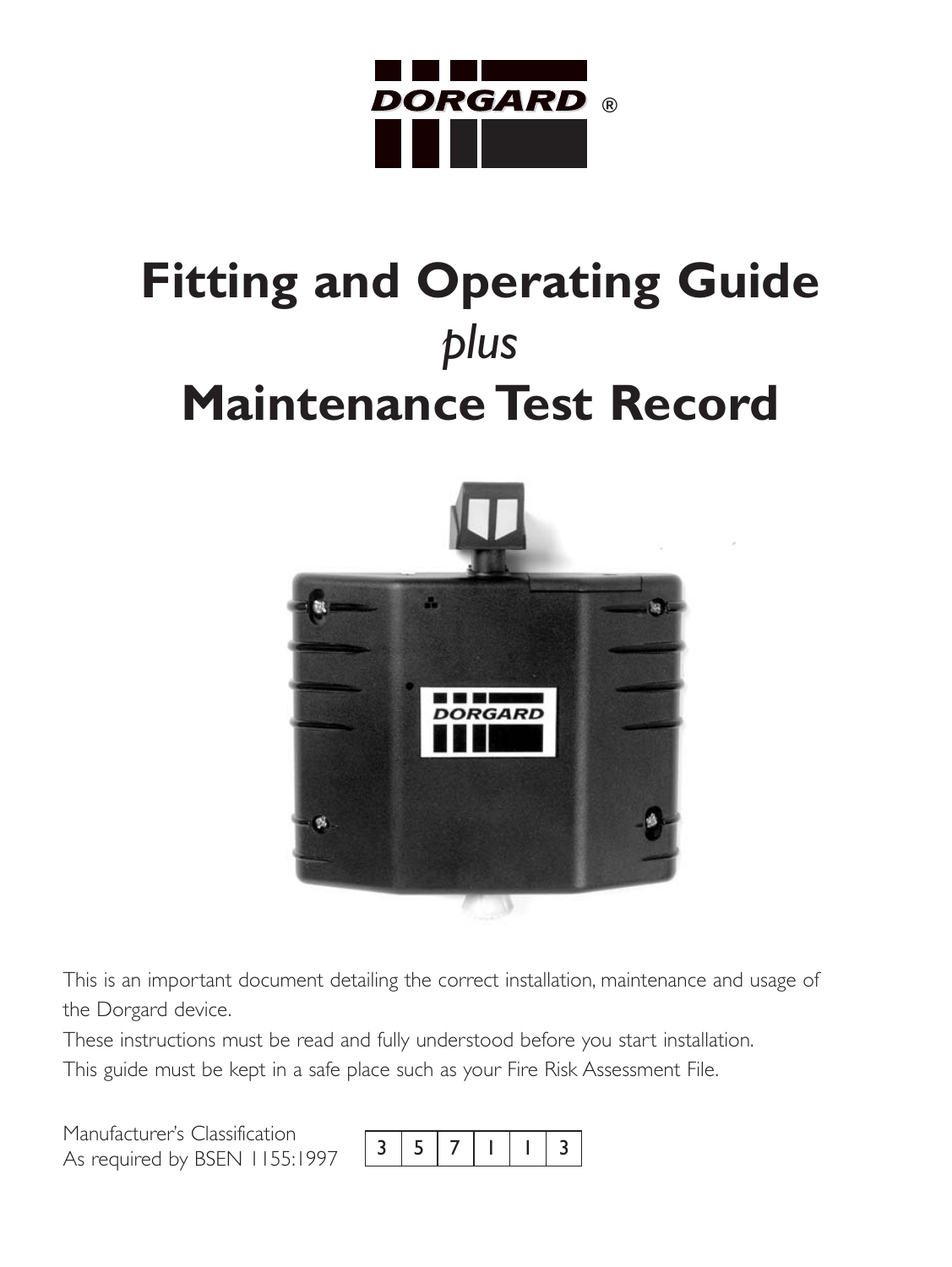# **Adjusting the Dorgard Unit**

Each environment will vary and Dorgard may need adjusting to suit your individual environment. On identifying a necessary adjustment use the small plastic screwdriver provided. Take care not to over-adjust as this will render the unit inoperative.

#### **Adjusting the sensitivity of Dorgard**

#### **If Dorgard is not sensitive enough (ie: won't respond to alarm)**

- 1) Carefully insert the adjustment screwdriver into the adjustment hole on the front of the unit.
- 2) Turn screw clockwise through no more than 5 degrees (a small adjustment with the screwdriver is equivalent to a large alteration in the sensitivity).
- 3) Sound fire alarm for a minimum of 30 seconds and ensure that Dorgard releases to the fire alarm. The LED will flash once a second if it hears the fire alarm.
- 4) If the problem still persists repeat steps 1-3.

Note: The adjustment screw is limited in both directions, once you can feel resistance against turning stop to avoid damaging the unit. If Dorgard still fails to respond to alarm, consider points in Trouble shooting section. If further assistance is required see contact details on back cover.

#### **If Dorgard is too sensitive (ie: releases to no apparent sound)**

Follow Steps 1-4 above, but turn screw anti-clockwise in Step 2.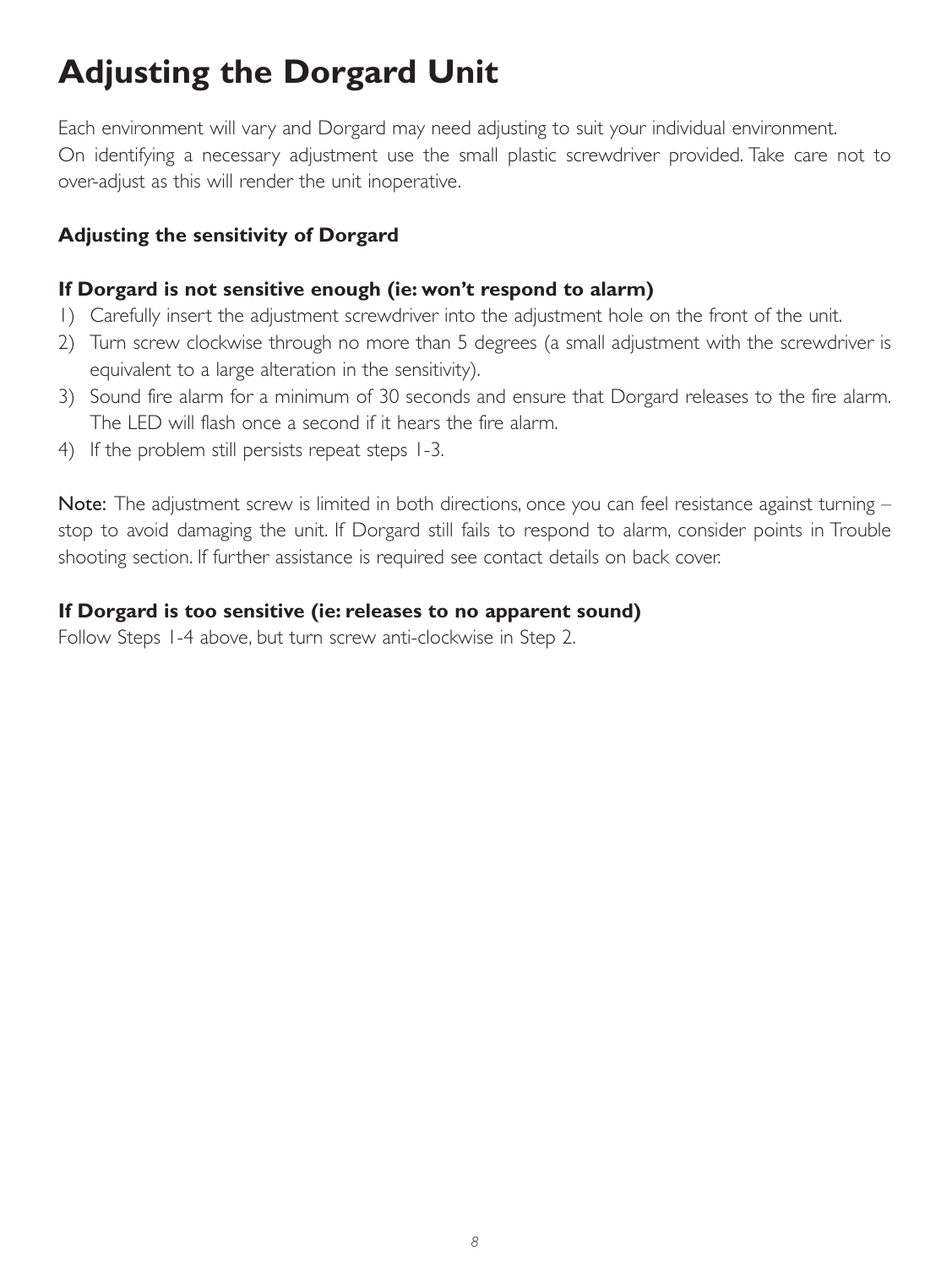# **Trouble shooting**

The following are the most frequently asked questions regarding Dorgard, with a quick checklist to follow.

#### **1) Dorgard is not releasing to Fire Alarm**

- Check fire alarm sounds for at least 30 seconds.
- Check door is free to close unhindered.
- Check that the plunger has a minimum of 10mm of down travel before the ferrule contacts the floor.
- Check the fire alarm is louder than 65dB where Dorgard is situated.
- Calibrate unit if required (see page 8 Adjusting Sensitivity of Dorgard).

#### **2) Dorgard releases to no apparent sound**

- As a safety feature, Dorgard has to release to any sound that it hears as being continuous and louder than 65dB as this sound could be obscuring a potential fire alarm.
- Check that Dorgard is on the side of the door that closes into the door frame.
- Dorgard will release if the door is pushed in the direction of opening (see section on Operating Dorgard). To prevent this happening fit the the floorplate supplied.
- Dorgard will release every 7 days as part of its self-testing routine.
- Calibrate unit if required (see page 8 Adjusting Sensitivity of Dorgard).

#### **3) Door creeps closed with plunger fully depressed**

- Check that the ferrule is not worn or damaged. Replace if necessary.
- Check that Dorgard is positioned low enough that the ferrule makes good contact with the floor when the plunger is depressed. A vertical plunger movement of 10 - 15mm is ideal. Re-position as necessary or fit floorplate supplied.
- Check that the overhead door closer does not shut the door with excessive force. If so, fit the floorplate supplied or loosen pressure on overhead closer.
- Check that the ferrule has enough purchase on the floor surface ie: floor surface is not too slippery. If so, fit the floorplate supplied.

#### **4) Dorgard does not retain the door in an open position**

- Check that the plunger is depressed while standing side on (see page 6 Operating Dorgard).
- Check that the battery compartment is closed and that the batteries are effective.
- Check that Dorgard is not fitted too low on the door. A vertical plunger movement of 10 15mm is ideal for the plunger to lock down properly.
- Check that Dorgard is mounted on the side of the door that closes into the door frame.
- **• If all the above points are satisfied and further assistance is required see contact details on back cover.**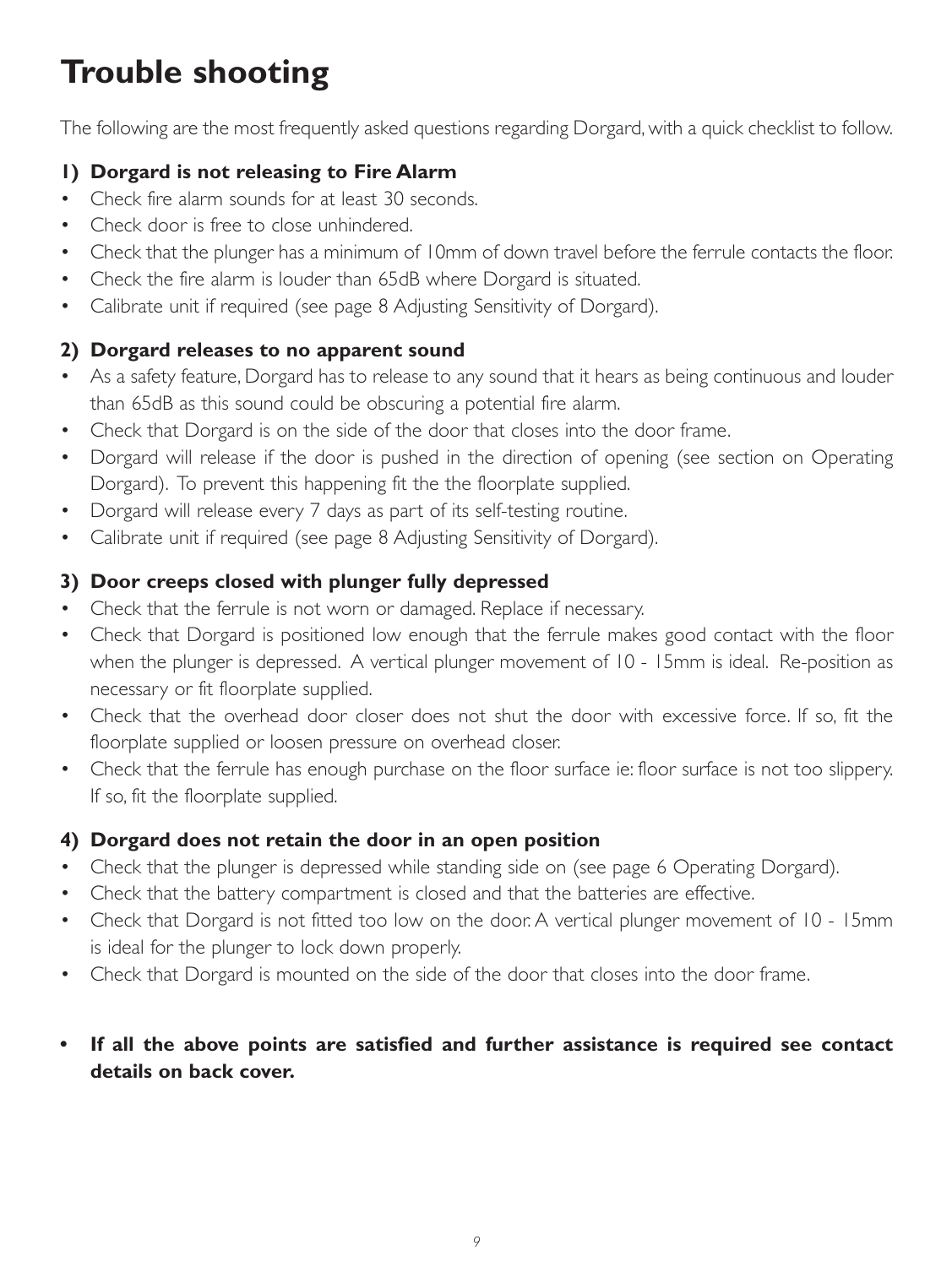### **Common Error Messages**

During normal operation Dorgard is continually monitoring all functions. If at any time it detects a possible fault or maintenance issue it will Fail to Safe (no longer operate as a hold open device). It will emit a series of beeps to communicate action is required.The following Common Error Messages chart should be used to identify error and action required. Please follow these instructions. Should your problems persist please see contact details on back cover.

| <b>Beep / Flash Sequence</b>                                 | What it means                                                                                                            | What to do                                                                                               |  |
|--------------------------------------------------------------|--------------------------------------------------------------------------------------------------------------------------|----------------------------------------------------------------------------------------------------------|--|
| <b>During Power up</b>                                       |                                                                                                                          |                                                                                                          |  |
| LoHi-LoHi-LoHi                                               | Indicates battery lift is open<br>during power up                                                                        | No action required                                                                                       |  |
| Long Tone                                                    | Indicates start of power up test                                                                                         | No action required                                                                                       |  |
| $Lo - Lo - Lo$                                               | No dip switch has been selected                                                                                          | No action required                                                                                       |  |
| Hi – Lo – Lo                                                 | Dip switch I has been selected                                                                                           | No action required                                                                                       |  |
| Lo – Hi – Lo                                                 | Dip switch 2 has been selected                                                                                           | No action required                                                                                       |  |
| $Hi - Hi - Lo$                                               | Dip switches I and 2<br>have been selected                                                                               | No action required                                                                                       |  |
| $Lo - Lo - Hi$                                               | Dip switch 3 has been selected                                                                                           | No action required                                                                                       |  |
| $Hi - Lo - Hi$                                               | Dip switches I and 3<br>have been selected                                                                               | No action required                                                                                       |  |
| $Lo - Hi - Hi$                                               | Dip switches 2 and 3<br>have been selected                                                                               | No action required                                                                                       |  |
| $Hi - Hi - Hi$                                               | Dip switches 1, 2 and 3<br>have been selected                                                                            | No action required                                                                                       |  |
|                                                              | Dip switch 4 has no function and<br>will not affect beep sequence                                                        |                                                                                                          |  |
| During standard operation                                    |                                                                                                                          |                                                                                                          |  |
| *----(32secs)----*----(32secs)----*----(32secs)----*----etc. | LED indicates that the system is<br>working properly                                                                     | No action required                                                                                       |  |
| *-(1.3secs)-*-(1.3secs)-*-(1.3secs)-*-(1.3secs)-*-etc        | LED indicates that the Dorgard<br>is hearing a possible alarm (or a<br>continuous background noise<br>in excess of 65dB) | If no alarm is sounding<br>please refer to the<br>section on adjusting<br>the sensitivity of<br>Dorgard. |  |
| HiLo - HiLo - HiLo - HiLo - HiLo - HiLo - HiLo - HiLo        | Dorgard is about to release door<br>(If warning tone has been<br>disabled – then no tone will sound)                     | No action required                                                                                       |  |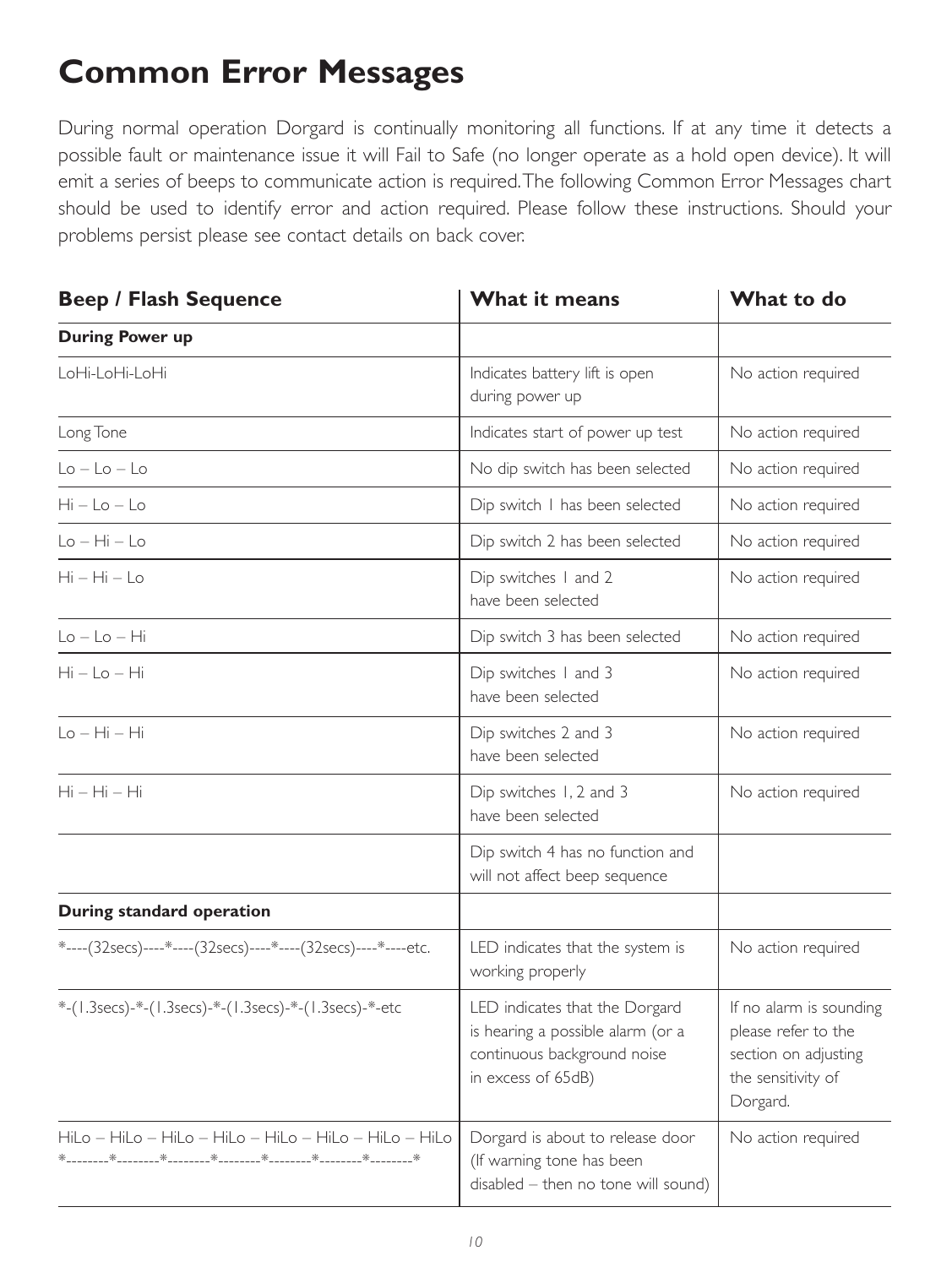# **Common Error Messages** *continued*

| <b>Beep / Flash Sequence</b>                                                                                                                                    | What it means                                                                       | What to do                                                                                                                                                                                                                                     |  |
|-----------------------------------------------------------------------------------------------------------------------------------------------------------------|-------------------------------------------------------------------------------------|------------------------------------------------------------------------------------------------------------------------------------------------------------------------------------------------------------------------------------------------|--|
| During standard operation                                                                                                                                       |                                                                                     |                                                                                                                                                                                                                                                |  |
| LoHi – LoHI – LoHi – LoHi – LoHi – LoHi –LoHi – LoHi<br>Tone and flash sequence Is followed by the sound<br>of the motor driving                                | Dorgard resetting ready<br>for re-activation                                        | No action required                                                                                                                                                                                                                             |  |
| <b>Error Modes</b>                                                                                                                                              |                                                                                     |                                                                                                                                                                                                                                                |  |
| $Lo - (2secs) - Lo - (2secs) - Lo - (2secs) - etc$                                                                                                              | Indicates battery lift is not<br>screwed down properly                              | I) Screw down battery lift                                                                                                                                                                                                                     |  |
| HiHil o<br>This pattern may repeat                                                                                                                              | Possible fault with motor                                                           | I) Check ferrule is not worn<br>or damaged. Replace if<br>necessary<br>2) Release tension on fixing<br>screws and check Dorgard<br>is positioned flat against<br>door with no obstructions<br>3) Recycle or if necessary,<br>replace batteries |  |
| HiHiHiHiLoLoLoLo---(4secs)---<br>HiHiHiHiLoLoLoLo---(4secs)---etc                                                                                               | Indicates possible plunger<br>Same 3 points of action<br>movement fault<br>as above |                                                                                                                                                                                                                                                |  |
| HiLoLoLo---(4secs)---HiLoLoLo---(4secs)---etc<br>* * * * -------(4secs)--- * * * * -------(4secs)--- etc                                                        | Indicates possible problem<br>with battery insertion                                | Same 3 points of action<br>as above                                                                                                                                                                                                            |  |
| HiLo-------(17mins)------HiLo------(17mins)------etc<br>(Dorgard will repeat HiLo 8 times after 68mins)<br>****--(4secs)-- ****--(4secs)-- *****--(4secs)-- etc | Low battery mode or<br>miscellaneous error                                          | Same 3 points of action<br>as above                                                                                                                                                                                                            |  |

\* LED flash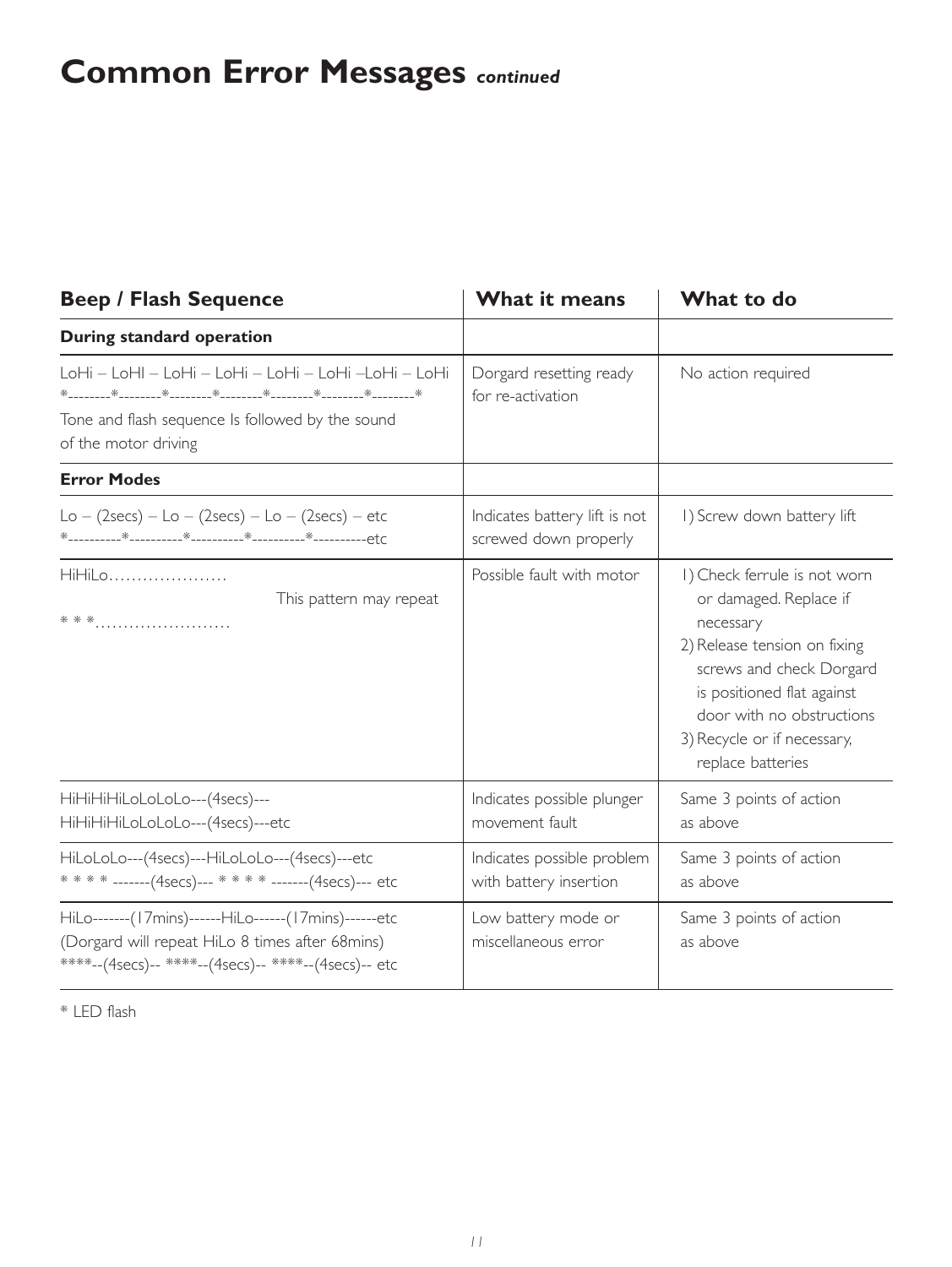# **Maintenance Schedule**

Preventative maintenance and regular testing will ensure that Dorgard is performing at its best at all times. Ensure you update the Maintenance Record!

#### **Weekly**

Check that the Dorgard plunger is pressed down and is holding the door open. Sound the fire alarm and within 4 seconds the red light on the top of the Dorgard should start flashing once every second.This indicates that the Dorgard is hearing the alarm. After the alarm has sounded for 20 seconds, the door should release to close. If the door does not release refer to the Trouble Shooting section (page 9).

#### **Monthly**

Carry out the weekly test and in addition dust the unit checking that the 3 holes for the microphone are open and clear of any dust, dirt etc. Dorgard should be cleaned with a slightly damp cloth. If fitted, check the floor plate is securely attached and has not been damaged.

#### **6 Monthly**

Carry out the weekly and monthly schedule and in addition, check:-

- 1) Under the unit for the condition of the ferrule.
- 2) The Dorgard unit is firmly attached to the door.

If any items are worn, torn or damaged then replace immediately. For further assistance see contact details on back cover.

#### **Yearly**

Carry out the 6 monthly schedule and replace the batteries.

#### **Note and Warning**

- The unit is designed to detect low battery power or possible faults, it will give a continual warning (sound a series of beeps) and will Fail to Safe (no longer operate as a hold open device).
- Noisy environments may reduce battery life. If this is the case then the replacement schedule should be altered accordingly.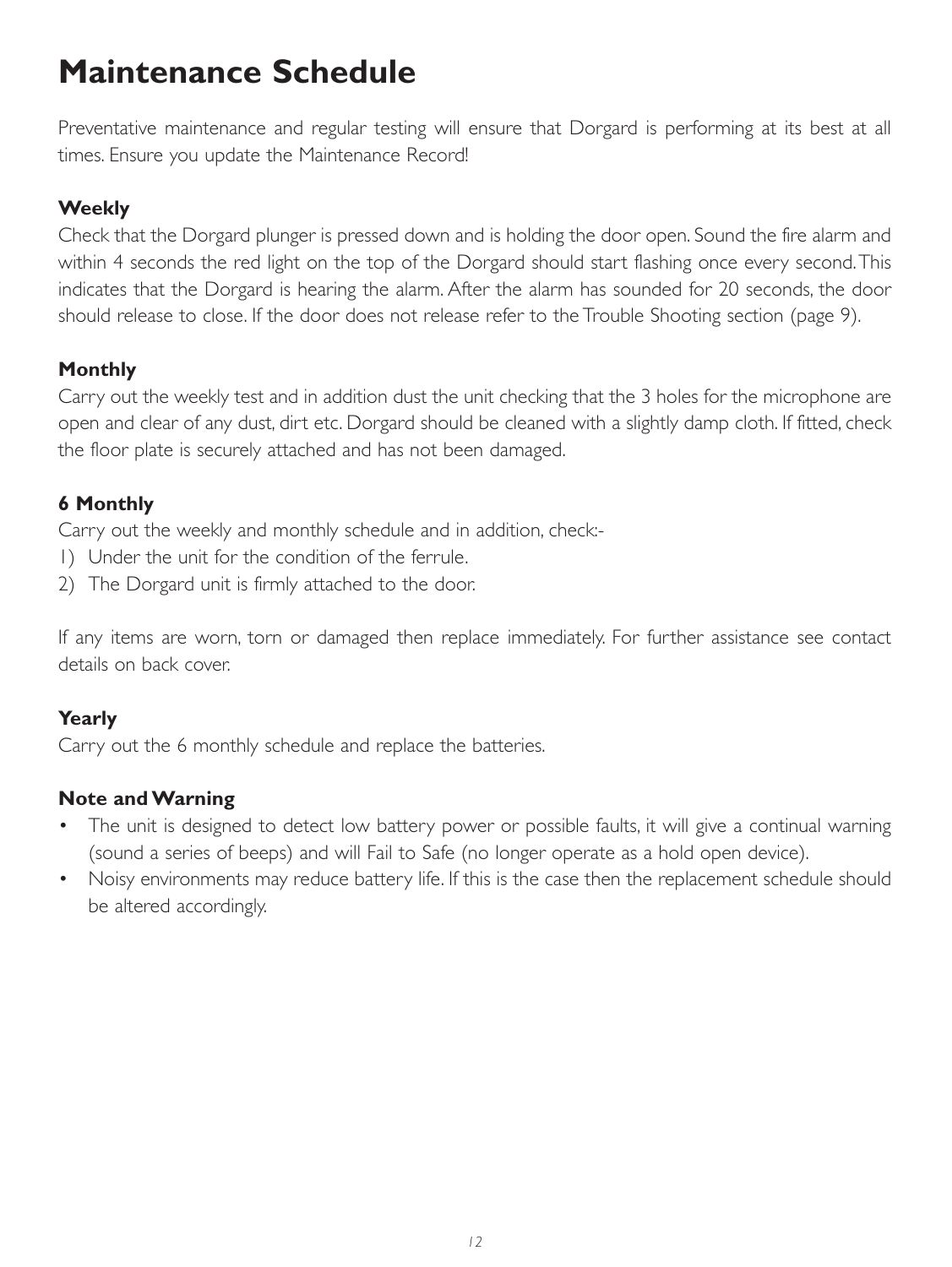### **Maintenance Record**

This log sheet below is designed to cover a 12 month period and should be filled out after each test. This log is a formal record of the test and maintenance schedule carried out by a competent (responsible) person(s) throughout the history of the installation of the Dorgard unit. Further log books are available from the Dorgard Technical Advice Line.

| Serial Number:                            | Location:     |
|-------------------------------------------|---------------|
| Serial Number is on back of Dorgard unit. |               |
| <b>Installation Date:</b>                 | Installed by: |

Key to symbols:  $W =$  Weekly, M = Monthly, 6M = Six Monthly and Y = Yearly

| Test                    | Result | Date     | Sign | Test                      | Result                | Date | Sign |
|-------------------------|--------|----------|------|---------------------------|-----------------------|------|------|
| $\overline{\mathsf{W}}$ | Pass   | 01/01/02 | AJB  | $\overline{\mathsf{W}}$   |                       |      |      |
| $\mathsf{W}$            |        |          |      | W                         |                       |      |      |
| $\mathsf{W}$            |        |          |      | $\mathsf{W}$              |                       |      |      |
| $\,$ M $\,$ l           |        |          |      | $\overline{M7}$           |                       |      |      |
| $\mathsf{W}$            |        |          |      | $\mathsf{W}$              |                       |      |      |
| $\mathsf{W}$            |        |          |      | $\boldsymbol{\mathsf{W}}$ |                       |      |      |
| $\mathsf{W}$            |        |          |      | $\mathsf{W}$              |                       |      |      |
| M <sub>2</sub>          |        |          |      | M8                        |                       |      |      |
| $\mathsf{W}$            |        |          |      | $\mathsf{W}$              |                       |      |      |
| $\mathsf{W}$            |        |          |      | W                         |                       |      |      |
| $\mathsf{W}$            |        |          |      | $\mathsf{W}$              |                       |      |      |
| M <sub>3</sub>          |        |          |      | M9                        |                       |      |      |
| $\mathsf{W}$            |        |          |      | $\mathsf{W}$              |                       |      |      |
| $\mathsf{W}$            |        |          |      | $\mathsf{W}$              |                       |      |      |
| $\mathsf{W}$            |        |          |      | $\mathsf{W}$              |                       |      |      |
| $M_4$                   |        |          |      | M10                       |                       |      |      |
| $\mathsf{W}$            |        |          |      | $\mathsf{W}$              |                       |      |      |
| $\mathsf{W}$            |        |          |      | $\mathsf{W}$              |                       |      |      |
| $\mathsf{W}$            |        |          |      | $\mathsf{W}$              |                       |      |      |
| M 5                     |        |          |      | $M$                       |                       |      |      |
| $\mathsf{W}$            |        |          |      | $\mathsf{W}$              |                       |      |      |
| $\mathsf{W}$            |        |          |      | $\mathsf{W}$              |                       |      |      |
| $\mathsf{W}$            |        |          |      | $\mathsf{W}$              |                       |      |      |
| 6M                      |        |          |      | Y                         | Battery<br>change due |      |      |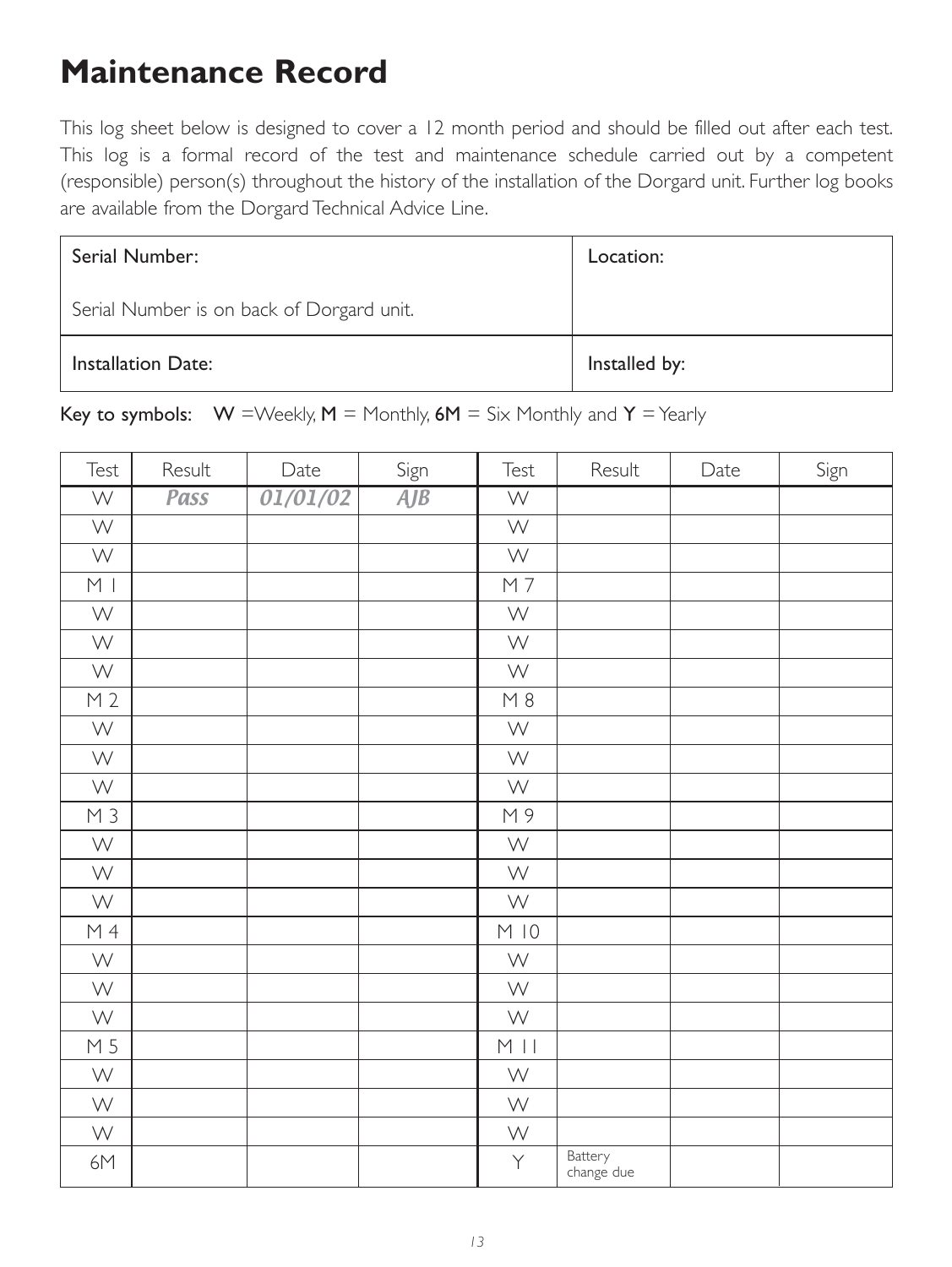### **Keep this guide in a safe place.**

| <b>Contents</b>                                | Page           |
|------------------------------------------------|----------------|
| Introduction                                   |                |
| Prior to Installing Dorgard and the Floorplate |                |
| Installation Tips                              | $\overline{2}$ |
| Automatic Night Time Release                   | $2 - 3$        |
| Batteries - Alkaline Only                      | 3              |
| Installation of Dorgard DG1328-A01             | 4              |
| Installation of Floorplate DG1328-FP           | 5              |
| Operating Dorgard                              | 6              |
| Testing Dorgard to the Fire Alarm              |                |
| Adjusting the Dorgard Unit                     | 8              |
| Trouble Shooting                               | 9              |
| Common Error Messages                          | $10 - 11$      |
| Maintenance Schedule                           | 12             |
| Maintenance Record                             | 13             |

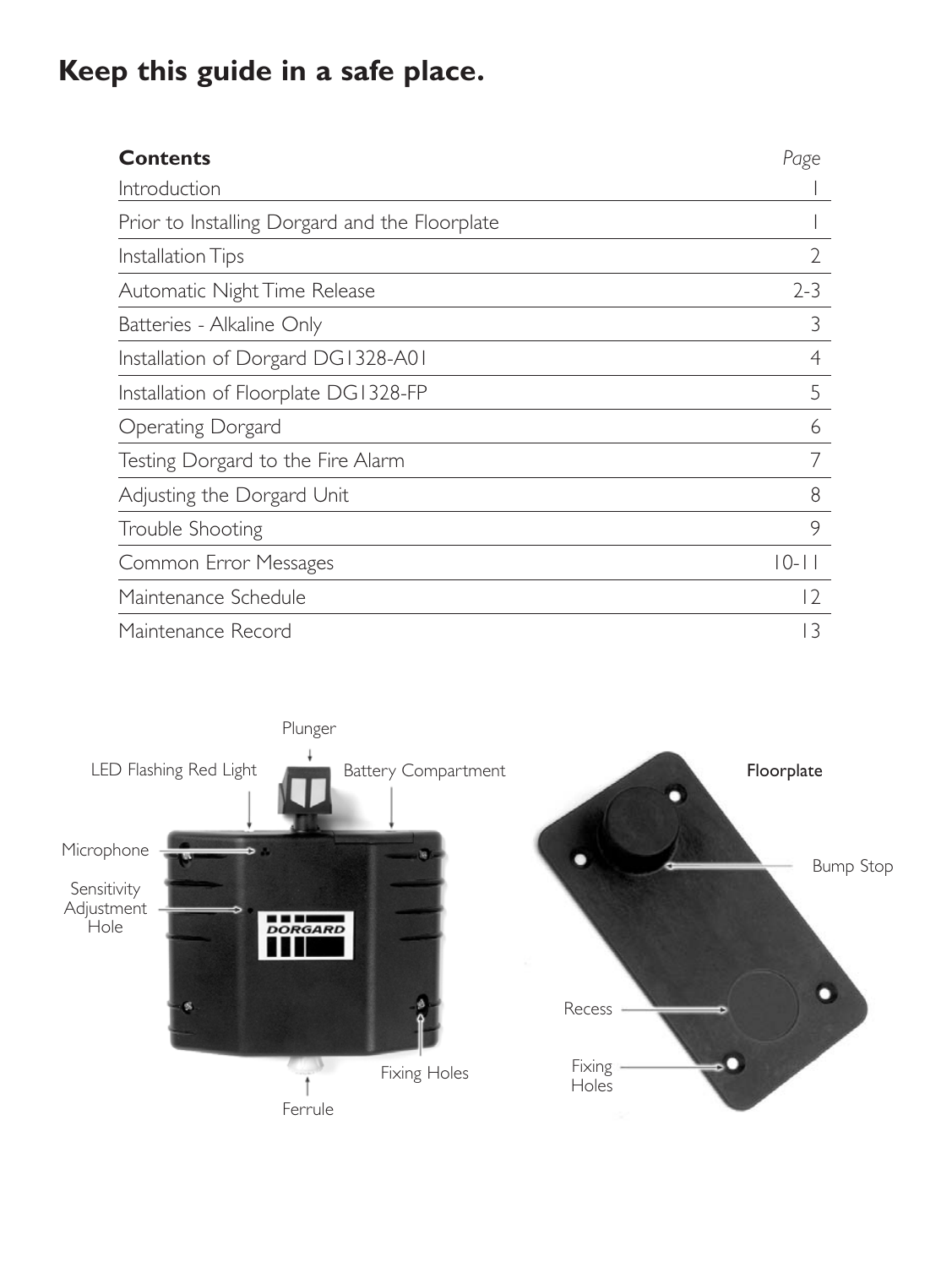### **Introduction**

Dorgard is a device designed to hold open a fire door safely, automatically releasing upon the sound of a fire alarm. It can be used to hold the door in any position between open or closed.

#### **IMPORTANT:**

Dorgard must be used only for the purpose for which it is designed. It is not suitable for external use. Read this guide and follow the instructions carefully. Keep this guide in a safe place eg:Your Fire Risk Assessment File, for future reference.

### **Prior to installing Dorgard and the Floorplate**

#### **Ensure:**

- 1) The fire door is self-closing ie: has a door closer fitted.
- 2) The fire door closes tightly against the door jamb.
- 3) Where Dorgard is to be fitted, the door surface is perfectly smooth and flat.
- 4) You have determined the closing force of the door closer (see note below).
- 5) The fire alarm system is working correctly, ie: the sounders work when activated.
- 6) Dorgard forms part of your Fire Risk Assessment (as required by the Fire Precautions [Workplace] Regulations 1997).

Fire doors weighing more than 120kg, which have a closing force in excess of 120 Newton Metres (that's a closing force of about 15kg, 800mm from the hinge) must have the Floorplate installed in combination with the Dorgard unit. Dorgard can hold a fire door open safely without the Floorplate installation if the fire door's weight and closing force are less than those listed above.

When Dorgard is holding a fire door open it listens for the continuous sound of a fire alarm. It needs to hear a fire alarm that exceeds 65dB (sound level) for longer than 14 seconds. At a general noise level of 80dB (Sound level) Dorgard will release. This facility has been built into the unit as a safety feature. Should the noise level in your premises exceed 80dB it is unlikely that you would hear a 65dB alarm.

#### **Supplementary information about the sound of a fire alarm:**

The British Standard for fire alarm installation, BS5839-1:2002, (Clause 16.2).

The sound pressure level of alarm signals should be generally, throughout all accessible areas of the building not less than 65dB(A) . . . where the sound pressure level of background noise is greater than 60dB(A), the sound pressure level of the fire alarm signal should be 5dB above the sound pressure level of the background noise.

#### It also states:

The sound pressure level of alarm signals should be not less than 75dB(A) at the bedhead within rooms in which the fire alarm system is intended to raise people from sleep.

It is understood that there are some noises in everyday life that may be louder than a fire alarm and persist for longer than 30 seconds, notably a vacuum cleaner. Although required in the British Standard, it is often found that the alarm is not 5dB (A) louder.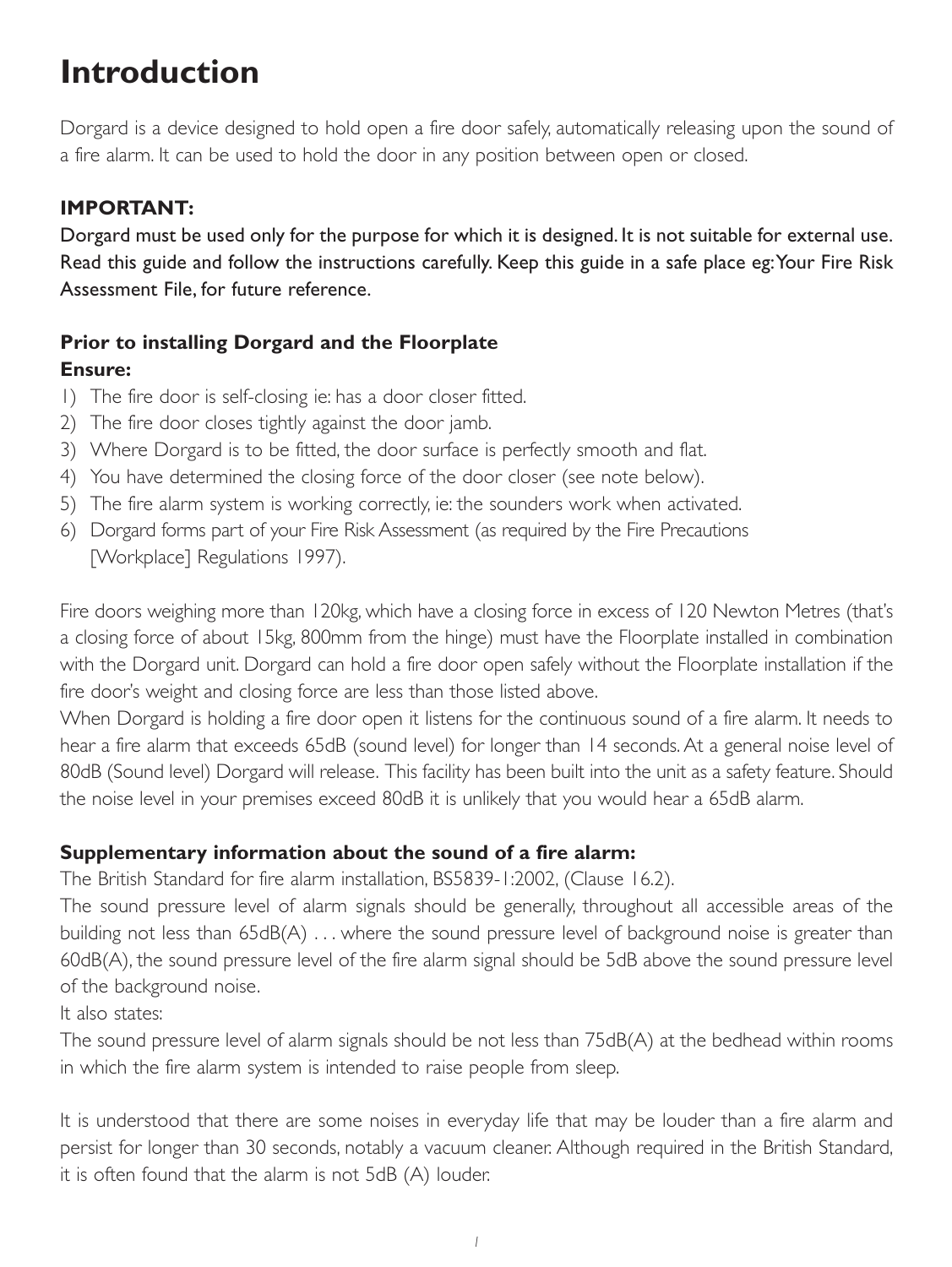### **Installation Tips**

Dorgard can be mounted temporarily to the door with Blu-Tack. You can then move the unit up/down left/right to the best position for permanent mounting.

Enter the Serial No: - (Found on back of Dorgard Unit) into the Maintenance Record at the back of this guide prior to installation.

### **Tools Required to:**

#### **Fit Dorgard:**

A screwdriver (either a Phillips / Pozidrive size No. 2 or a flat blade, parallel tip, 6.5mm wide). A bradawl (a sharp pointed tool for making holes in wood). A 3mm drill bit and electric drill may be needed if a kickplate is fitted onto door.

#### **Fit Floorplate:**

A pencil, a 6 mm masonry drill bit (for concrete floors), an electric drill and a Phillips screwdriver (Pozidrive size No. 2).

### **Automatic Night Time Release**

During normal operation Dorgard can be used to hold fire doors open 24 hours a day. It is however recommended that fire doors are closed at night, as most buildings are unoccupied during these hours. The chance of a fire spreading undetected is therefore higher than during daylight operations. Should you decide that your fire doors should be closed at night, Dorgard can be selected to release at a pre-set time. Dorgard will release at this pre-set time and then will not operate as an hold open device until a pre-set time the following morning.

To use this function Dorgard's internal time clock should be set to 12.00 noon, and dip switch selection should be made prior to installation. The dip switches can be found on the back of unit. For normal operation the dip switches should be left in the Off position. Use the small screwdriver enclosed to select any required dip switch to the On position, activating the Automatic Night Release option.

### **The available Night time release options are:**

#### **(Dorgard Internal Clock set to 12.00 noon)**

| Dip switch I     | $ON$ = Release at 20:00 hrs - Operational 08:00 hrs                           |
|------------------|-------------------------------------------------------------------------------|
| Dip switch 2     | $ON$ = Release at 21:00 hrs - Operational 07:00 hrs                           |
| Dip switch 1 & 2 | $ON$ = Release at 22:00 hrs – Operational 06:00 hrs                           |
| Dip switch 3     | $ON = Disable$ Night time release warning tone<br>(See Important Note page 3) |
| Dip switch 4     | No function available                                                         |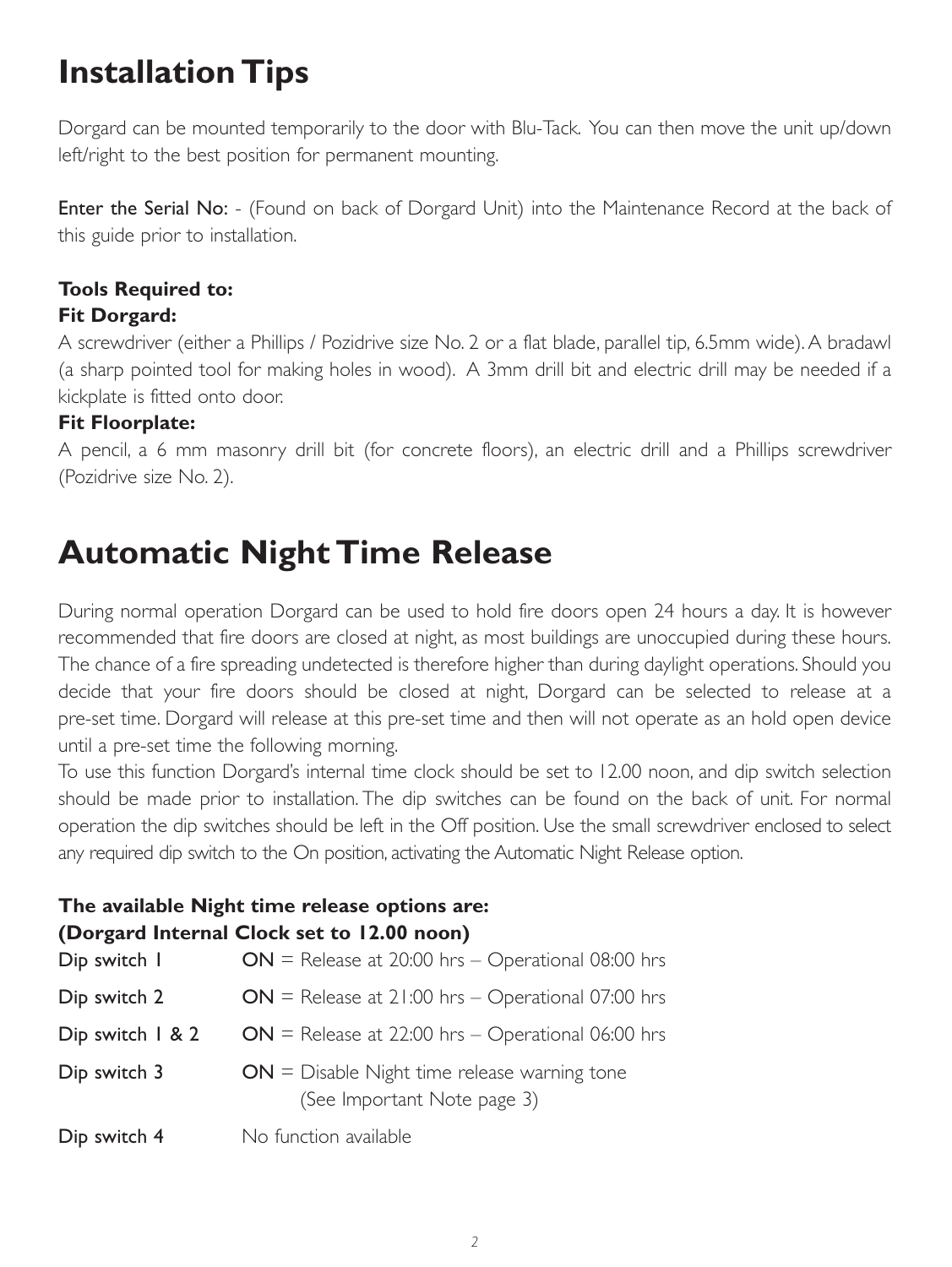### **Automatic Night Time Release** *continued*

To set Dorgard's internal clock to 12.00 noon the Dorgard must be powered up at 12.00 noon. It will then operate at the times indicated opposite. Dorgard does not take into account winter or summer time and therefore does not adjust automatically for daylight savings.To reset Dorgard's internal clock, remove the batteries, wait 10 seconds and re-insert them at 12.00 noon.



Dorgard carries out a self-test every 7 days checking for any possible problems or defects, should it detect any faults it will emit a beep pattern and Fail to Safe (refer to common error messages).

**Important Note:** It is recommended that the warning tone is NOT disabled. The warning tone is to alert persons using the building that the door is about to close and is a safety feature. It is recognised however, that in some locations the warning tone at night may cause a disturbance. It is for this reason alone that the provision of disabling the night time tone has been made.

After installing the batteries Dorgard sounds a long tone, followed by a motor sound (Dorgard setting), then  $3 \times$  single tones. These 3 tones indicate the dip switch selection, Low tone = Off, High tone = On. For example: the dip switches are selected;  $No:1 = On$ ,  $No:2 = Off$ ,  $No:3 = Off$ . The tones will then sound High, Low, Low.

### **Batteries-Alkaline Only (Do Not Use Rechargeable Batteries)**

The 2 x C Size Procell Alkaline batteries supplied should last for at least 12 months. Dorgard continually checks the battery life ensuring safe operation.

Insert the batteries into the battery compartment (+) positive side facing up. Inserting the batteries the wrong way could cause internal damage. When closing the battery compartment use a Phillips / Pozidrive No.2 screwdriver, taking care not to over tighten.

When the batteries require changing Dorgard will Fail to Safe (no longer work as a hold open device). A warning beep will sound until the batteries are exhausted, removed or replaced with new ones. Battery life may be reduced in noisy environments!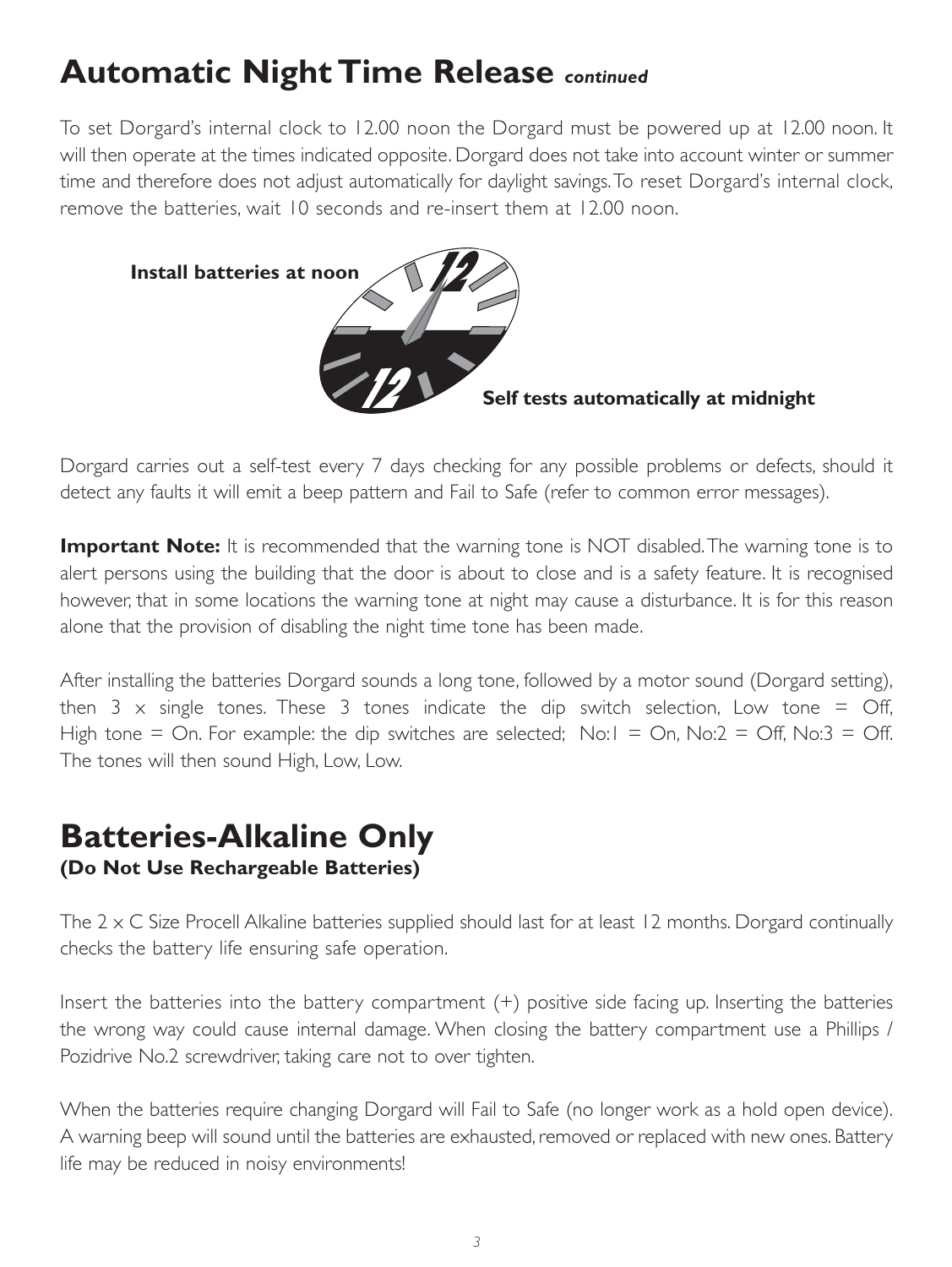# **Installation of Dorgard DG1328-A01**

#### Follow Illustrations Fig 2.1 - 2.6 below.

- 1) Close the fire door. Place the template provided against the door on the side that shuts against the door frame. Ensure the template matches your view of the door. (Fig 2.1)
- 2) Please make allowance for differing floor surfaces. (See note: Page 5)
- 3) Make pilot holes or mark the position for the holes through the template. (Fig 2.2)
- 4) If you want to utilize the Night time release function, select the relevant dip switch/s to the On position. (Fig 2.3)
- 5) Using 2 of the 4 screws supplied fix Dorgard to your fire door, at points A and B on fitting template. This will allow Dorgard to be moved up and down slightly for correct positioning.When Dorgard is in the correct position fasten down all 4 screws. (Fig 2.4)
- 6) Open battery compartment using a Phillips / Pozidrive No.2 Screwdriver. Insert the batteries supplied (+) positive side up. Close the battery compartment by tightening the screw down firmly (Do not over tighten as this will damage the battery lid). (Fig 2.5)
- 7) The Dorgard will beep and the LED will flash several times.
- 8) Affix fire door sticker supplied at eye level on the same side as the Dorgard. (Fig 2.6)



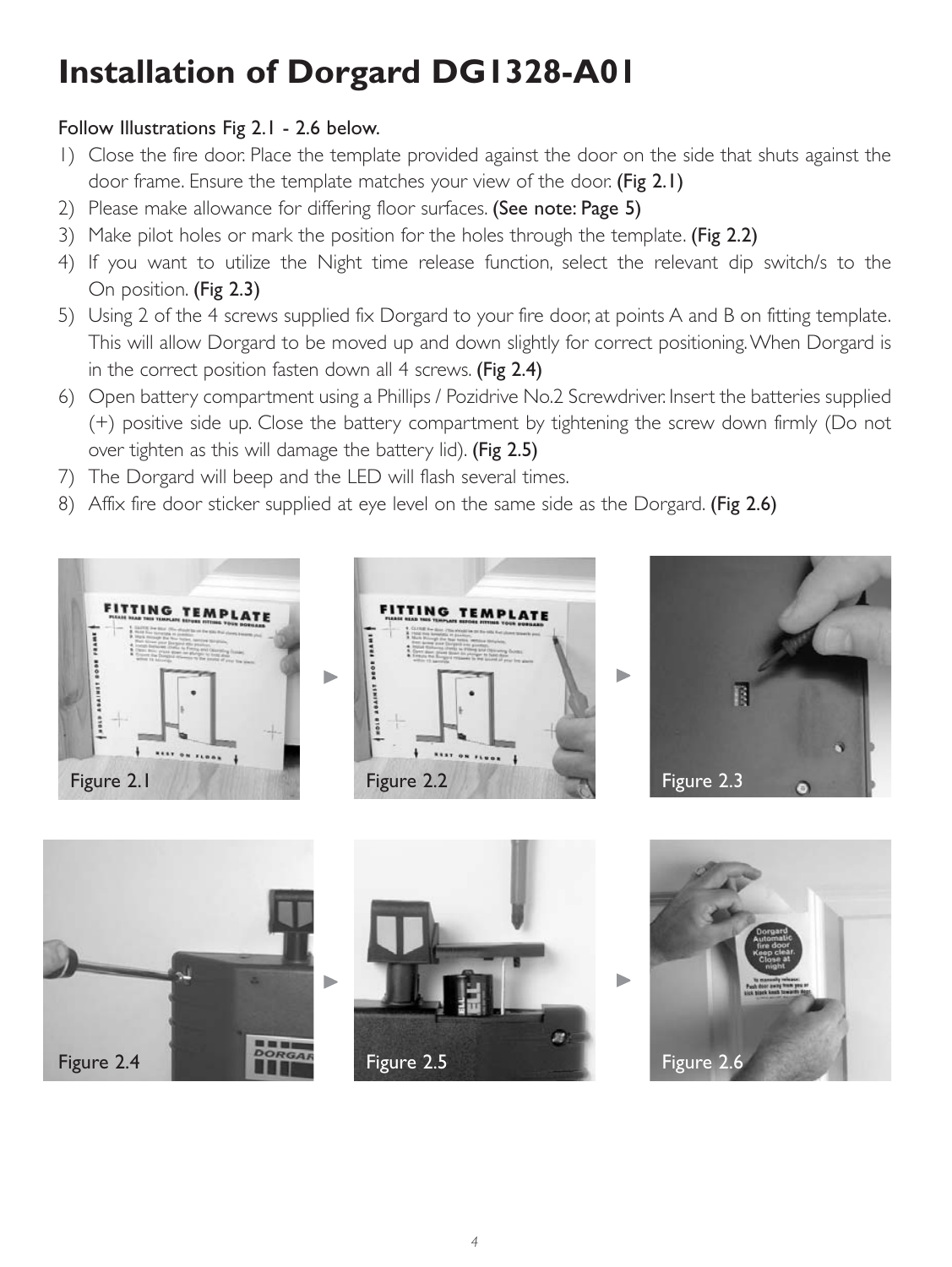# **Installation of Floorplate DG1328-FP**

#### If required, follow Illustrations Fig 3.1 - 3.4 below, if not move onto page 6.

- 1) Open the fire door, slip the floorplate under the fire door. The bump stop should be positioned behind the door. (Fig 3.1)
- 2) Depress the plunger on Dorgard so that the ferrule sits in the recess in the floorplate. (Fig 3.2)
- 3) Position the floorplate so that the bump stop is against the rear of the door and the ferrule is centred in the recess of the floorplate. (Fig 3.3)
- 4) Mark position of floorplate on to the floor surface.
- 5) Remove the floorplate.

**Warning!** Before drilling holes or fastening screws into the floor, check the location of water pipes, electrical points, gas pipes etc. Failure to do so could cause disruption to the building's services and may result in serious injury or death!

- 6) If floor is concrete, drill  $4 \times 6$ mm holes (approximately 40 mm deep) at the positions marked and insert the masonry plugs supplied.
- 7) Position the plate over the masonry plugs or marked points and fasten the floorplate to the floor using the screws supplied. (Fig 3.4)
- 8) Open the fire door against the bump stop and press down the plunger. If you have positioned the floorplate correctly the rubber ferrule should fit neatly into the recess of the floorplate. If not go back to step 3 and reposition the floorplate.

Note: The floorplate prevents the door slipping closed. Floor movement may also cause Dorgard to slip (eg: a wooden floor may give slightly under a person's weight as they walk past the door).

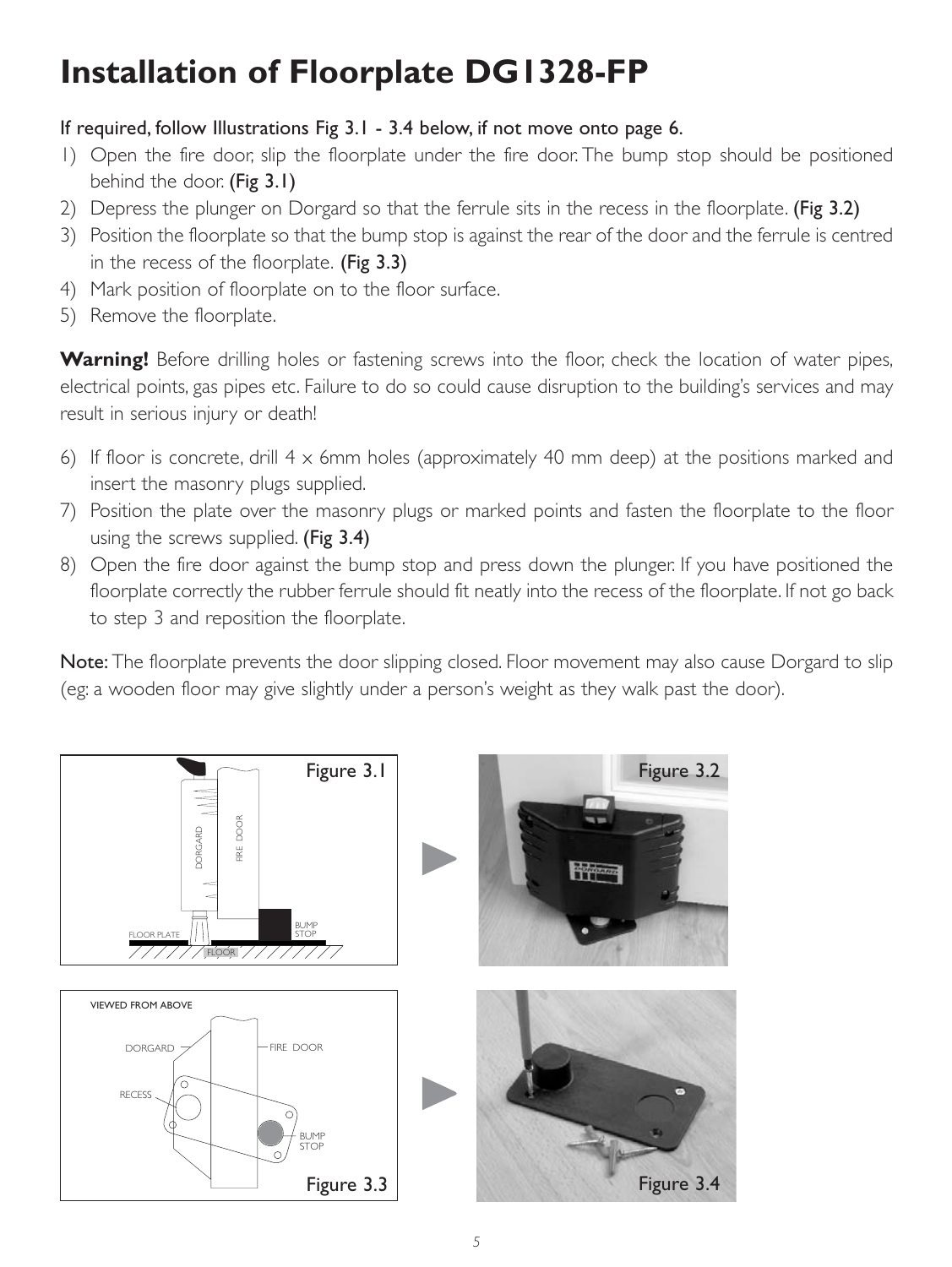### **Operating Dorgard**

Follow Illustrations Fig 4.1 - 4.4 below.

#### **To hold the door open**

- 1) Open the door to the required position. (Fig 4.1)
- 2) Stand sideways to the door. (Fig 4.2)
- 3) Press the black knob down using your foot. Greater foot pressure may be needed depending upon the force from the door closer or the type of floor surface.
- 4) Whilst depressing the black knob, pull the door gently in the direction of closing. (Fig 4.3)
- 5) Remove your foot and let go of the door.

#### **To release Dorgard**

- a) Lightly kick the black knob toward the door. (Fig 4.4)
- b) Push the door in the direction of opening.

Note: If the door has been pushed hard against the floorplate, bump stop or a wall, then Dorgard will only release by method a).

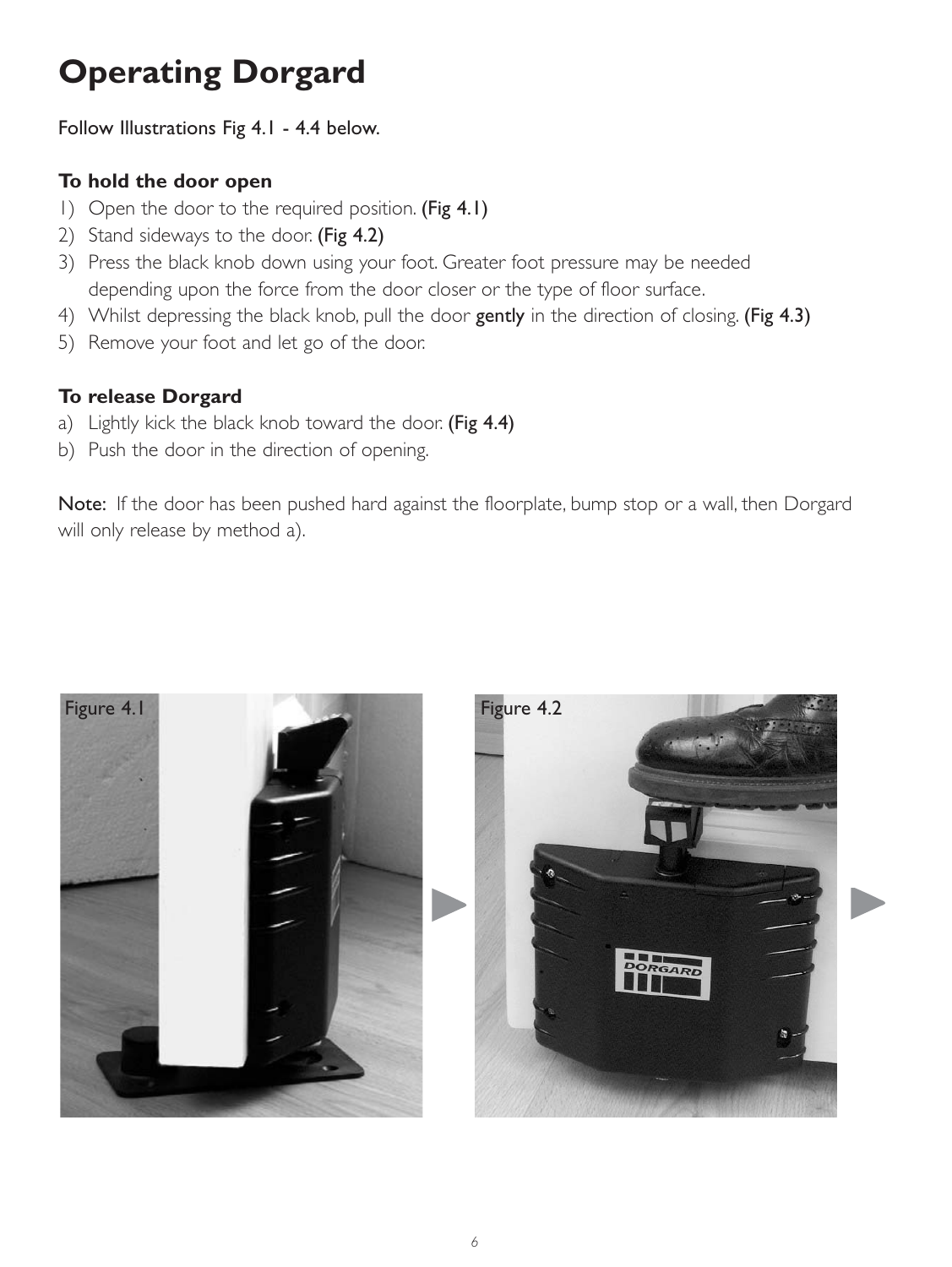### **Important Testing Dorgard to the Fire Alarm**

- 1) Open fire door and depress the plunger activating Dorgard. If the plunger is up Dorgard will not hear the alarm.
- 2) Sound the fire alarm for a minimum of 30 seconds.
- 3) The LED on top of the Dorgard will flash every second to show it is hearing your fire alarm.
- 4) Dorgard will release the door in approx. 20 seconds.
- 5) Should Dorgard not respond to your fire alarm, it may be that your alarm is too quiet. Dorgard needs to be adjusted to compensate. (Refer to page 8.)
- 6) When Dorgard is ready to release the door, a warning tone will be sounded. After Dorgard has released the fire door, it will take 10 seconds to reset, ready to be re-activated.
- 7) Dorgard self tests every 7 days. During the self-test, if the fire door is held open, Dorgard will release the door. Should Dorgard detect an internal fault it will sound a warning tone. (Refer to common error messages page 10.)

Note: Alterations to the premises ie: new furniture, new carpets etc, may alter the audibility of the fire alarm. Following alterations a fire alarm test must be carried out to ensure that Dorgard responds. If it fails to respond to the alarm refer to Adjusting the Dorgard unit on page 8. Despite Dorgard selftesting every 7 days, weekly bell tests are highly recommended. This will ensure that Dorgard is responding to the fire alarm.